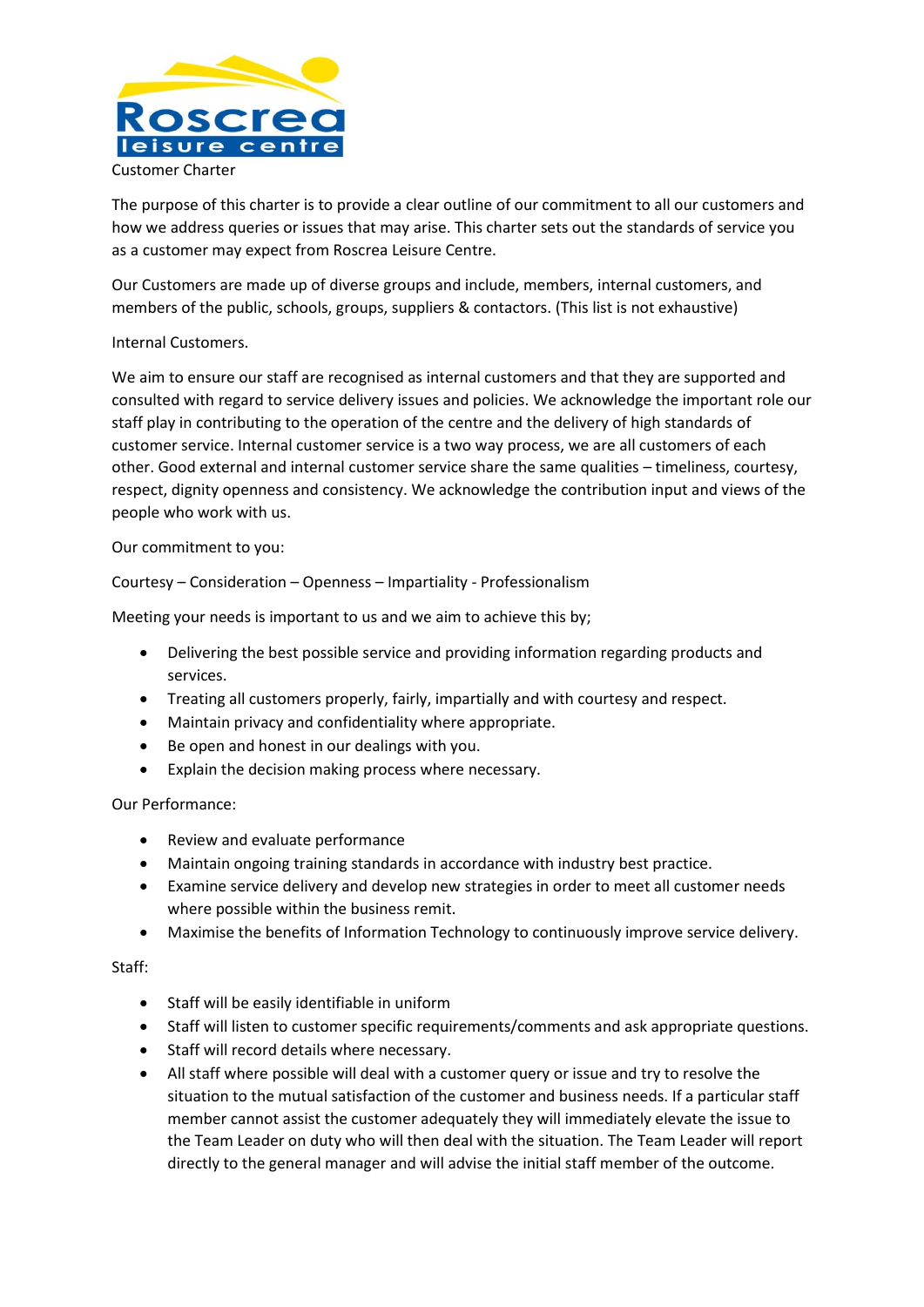

Reception:

- Customers will receive a polite, warm and welcoming reception service.
- Staff will deal with customer queries as efficiently as possible.
- All queries should be dealt with courteously, promptly and effectively. This requires staff to communicate clearly, listen, assess inform take action, take messages and report to TLs.
- Reception areas will be clean and comfortable with facilities well sign posted and provision made to display leaflets and other information.

### Telephone:

- On answering the telephone, a clear greeting should be given as follows Good Morning/afternoon/evening- Roscrea Leisure Centre – the name of the person answering the call
- If the customer has to be transferred, they will be put on hold and then informed prior to transfer.
- If the employee is unable to transfer the call he/she will take details and arrange action.

## Written Comments or complaints:

- Comment cards are available at reception for customers to record comments and communicate their impression of service standards, cleanliness or experience. These can be posted into the box available. At the end of each day the comments will be recorded and elevated as required.
- Written complaints can be made via customer complaint forms (available from reception) by email to info@roscrealc.ie or in letter format. All written complaints will be answered within 10 working days by the General Manager or appointed deputy.
- The management team will analyse comments and complaints every quarter to identify trends and ensure remedial action is taken where necessary.

### Cleanliness:

Cleanliness of the centre is a high priority. A daily, weekly and deep clean rolling schedule is in place in the centre. The responsibility of its implementation lies with the TL on duty and individual employees on shift in specific areas of the centre. The schedule is discussed at management meetings and improvements made as necessary.

### Maintenance:

A rolling programme of planned preventative maintenance is in place for all equipment and machinery in the centre. This endeavours to ensure defects are repaired within an agreed timescale and that systems function effectively. In cases when unplanned defects occur contractors are called immediately on the GMs authority if the service to customers is compromised.

### Customer Responsibilities – Help us to Help you!

Customers have a vital role to play in assisting us to achieve its service commitments. By adhering to the following principles you will greatly assist us in delivering a quality service to you: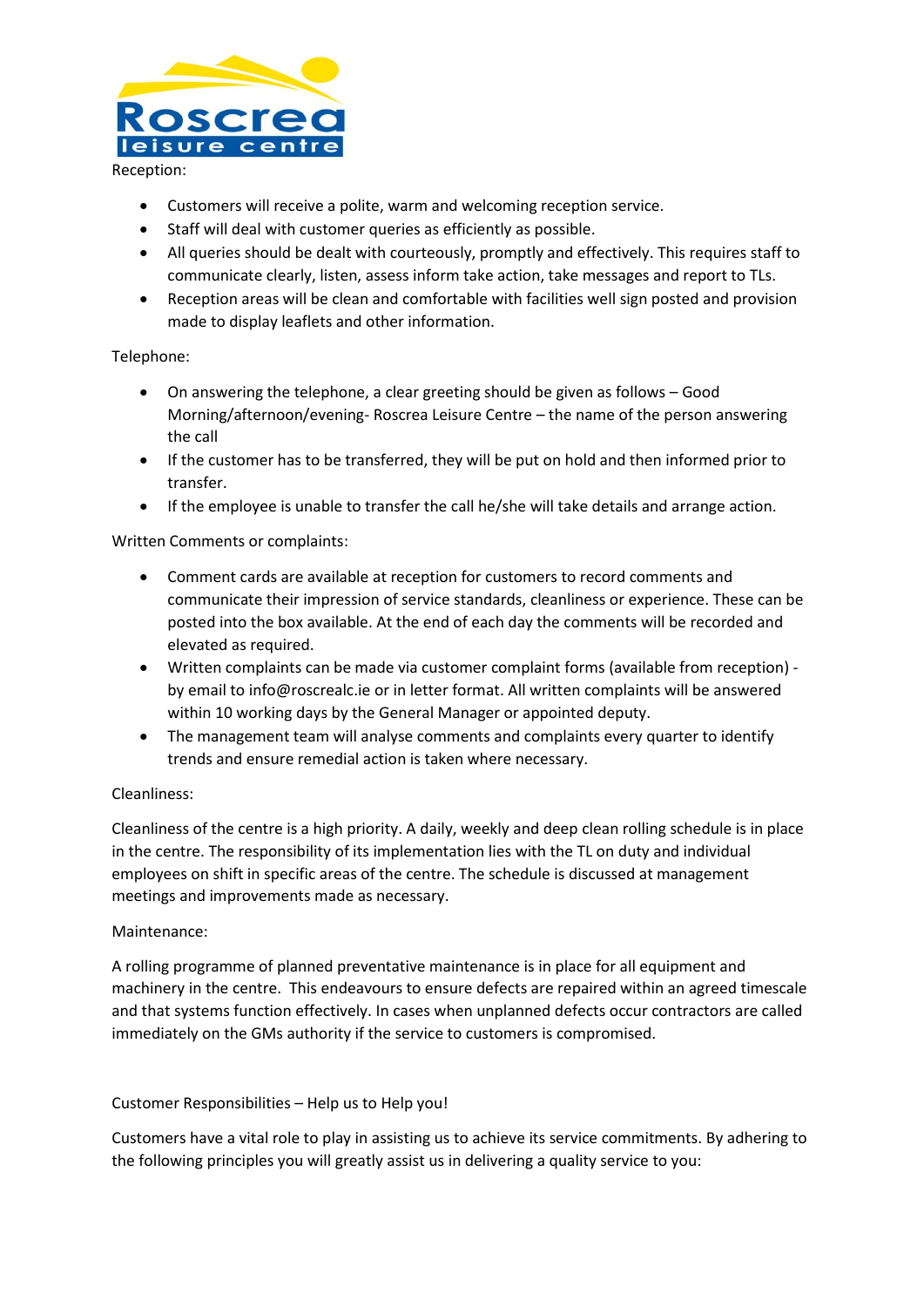

Providing accurate information:

- Ensure details of complaints are correct, time, date, location, employee name ECT.
- Familiarise yourself with the terms and conditions of memberships, special offers, safety information and general rules and regulations of the centre.
- Provide us with accurate contact details including a daytime telephone number and email address in all correspondence.
- Adhere to all centre rules and regulations.

Cooperating with centre staff:

- Treat all staff with the same courtesy, dignity and respect you would like to receive.
- Afford staff due respect and freedom to carry out their duties and refrain from intimidating or threatening staff in any manner whatsoever. (this includes posts on social media)
- The following behaviour is unacceptable from any customer towards staff:
	- Harassment of staff by use of abusive, racist or threatening language. Use of violence or threat of violence towards staff members. Disruptive behaviours which is disruptive and interferes with normal operations. Social media comments that questions staff professionalism and execution of their
- duties. Where staff are subjected to such treatment the individual will be excluded from the centre and any

membership will be terminated immediately. The management reserves the right of admission to its centre and facilities.

### Complaints.

We strive to deliver the best possible service to you, however should it happen that you are not happy with the service provided we will deal with your complaint in a timely courteous manner.

In the first instance please bring you complaint to the attention of the Manager on Duty who will attempt to resolve the issue to the satisfaction of all concerned.

If this does not happen please put your complaint in writing to the General Manager by letter or email at info@roscrealc.ie, providing as much information as possible. The GM will acknowledge receipt of your complaint with 7 days and will investigate and respond to you within 21 days where possible. When we make a mistake we will apologise same, explain why it happened and rectify the matter immediately.

### Feedback.

We are committed to consulting with our individual customer regarding their needs and to evaluate our service, you can help us by bringing your comments directly to us using our comment cards, complaint forms, speaking with our managers by phone or via e-mail.